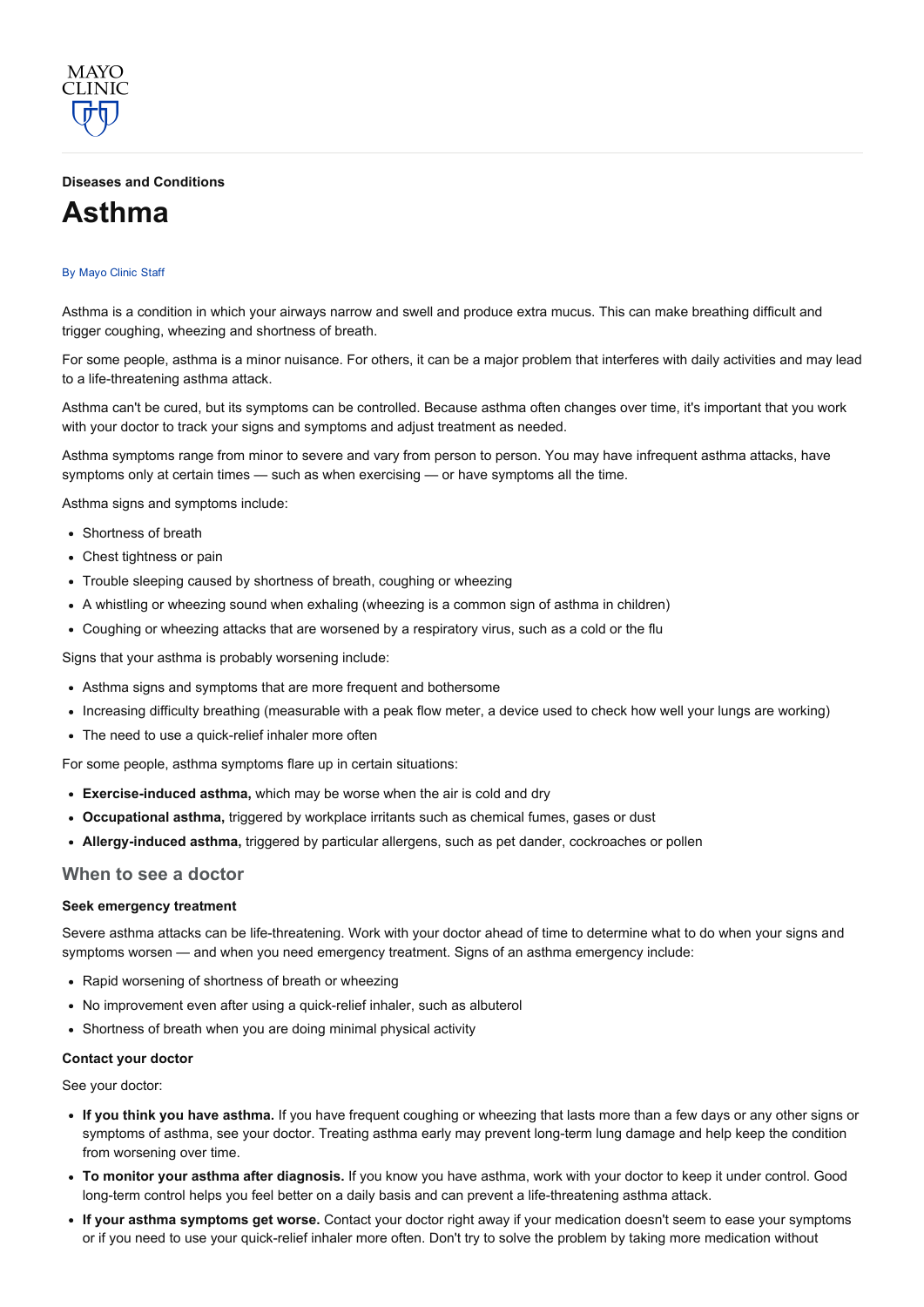consulting your doctor. Overusing asthma medication can cause side effects and may make your asthma worse.

• To review your treatment. Asthma often changes over time. Meet with your doctor on a regular basis to discuss your symptoms and make any needed treatment adjustments.

It isn't clear why some people get asthma and others don't, but it's probably due to a combination of environmental and genetic (inherited) factors.

# Asthma triggers

Exposure to various substances that trigger allergies (allergens) and irritants can trigger signs and symptoms of asthma. Asthma triggers are different from person to person and can include:

- Airborne allergens, such as pollen, animal dander, mold, cockroaches and dust mites
- Respiratory infections, such as the common cold
- Physical activity (exercise-induced asthma)
- Cold air
- Air pollutants and irritants, such as smoke
- Certain medications, including beta blockers, aspirin, ibuprofen (Advil, Motrin IB, others) and naproxen (Aleve)
- Strong emotions and stress
- Sulfites and preservatives added to some types of foods and beverages, including shrimp, dried fruit, processed potatoes, beer and wine
- Gastroesophageal reflux disease (GERD), a condition in which stomach acids back up into your throat
- Menstrual cycle in some women

A number of factors are thought to increase your chances of developing asthma. These include:

- Having a blood relative (such as a parent or sibling) with asthma
- Having another allergic condition, such as atopic dermatitis or allergic rhinitis (hay fever)
- Being overweight
- Being a smoker
- Exposure to secondhand smoke
- Having a mother who smoked while pregnant
- Exposure to exhaust fumes or other types of pollution
- Exposure to occupational triggers, such as chemicals used in farming, hairdressing and manufacturing

Exposure to allergens, exposure to certain germs or parasites, and having some types of bacterial or viral infections also may be risk factors. However, more research is needed to determine what role they may play in developing asthma.

Asthma complications include:

- Symptoms that interfere with sleep, work or recreational activities
- Sick days from work or school during asthma flare-ups
- Permanent narrowing of the bronchial tubes (airway remodeling) that affects how well you can breathe
- Emergency room visits and hospitalizations for severe asthma attacks
- Side effects from long-term use of some medications used to stabilize severe asthma

Proper treatment makes a big difference in preventing both short-term and long-term complications caused by asthma.

You're likely to start by seeing your family doctor or a general practitioner. However, when you call to set up an appointment, you may be referred to an allergist or a pulmonologist.

Because appointments can be brief, and because there's often a lot of ground to cover, it's a good idea to be well prepared. Here's some information to help you get ready for your appointment, as well as what to expect from your doctor.

## What you can do

These steps can help you make the most of your appointment:

- Write down any symptoms you're having, including any that may seem unrelated to the reason for which you scheduled the appointment.
- Note when your symptoms bother you most for example, if your symptoms tend to get worse at certain times of the day, during certain seasons, or when you're exposed to cold air, pollen or other triggers.
- Write down key personal information, including any major stresses or recent life changes.
- Make a list of all medications, vitamins and supplements that you're taking.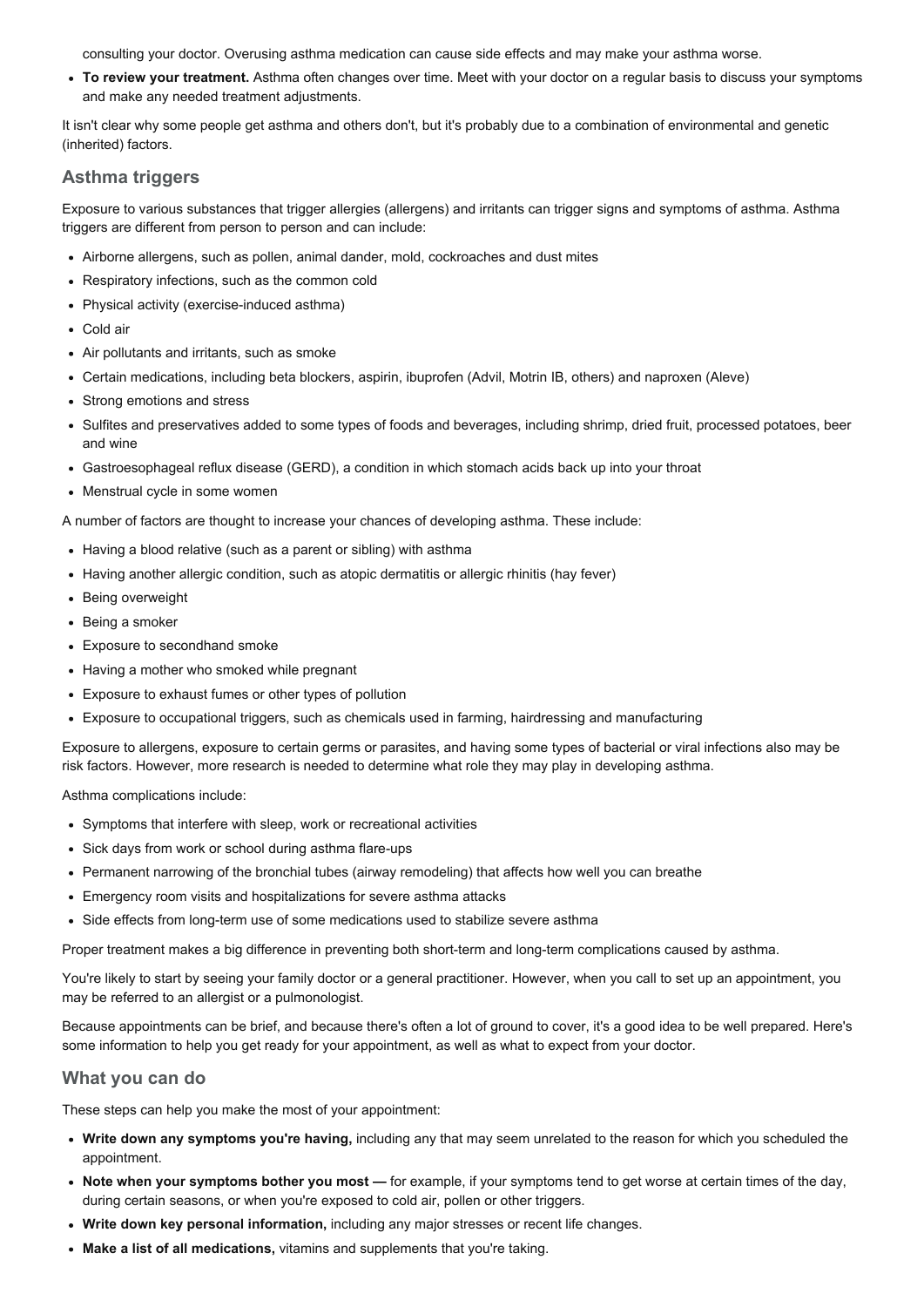- Take a family member or friend along, if possible. Sometimes it can be difficult to recall all the information provided to you during an appointment. Someone who accompanies you may remember something that you missed or forgot.
- Write down questions to ask your doctor.

Your time with your doctor is limited, so preparing a list of questions will help you make the most of your time together. List your questions from most important to least important in case time runs out. For asthma, some basic questions to ask your doctor include:

- Is asthma the most likely cause of my breathing problems?
- Other than the most likely cause, what are other possible causes for my symptoms?
- What kinds of tests do I need?
- Is my condition likely temporary or chronic?
- What's the best treatment?
- What are the alternatives to the primary approach that you're suggesting?
- I have these other health conditions. How can I best manage them together?
- Are there any restrictions that I need to follow?
- Should I see a specialist?
- Is there a generic alternative to the medicine you're prescribing me?
- Are there any brochures or other printed material that I can take home with me? What websites do you recommend visiting?

In addition to the questions that you've prepared to ask your doctor, don't hesitate to ask questions during your appointment.

## What to expect from your doctor

Your doctor is likely to ask you a number of questions. Being ready to answer them may reserve time to go over any points you want to spend more time on. Your doctor may ask:

- What exactly are your symptoms?
- When did you first notice your symptoms?
- How severe are your symptoms?
- Do you have breathing problems most of the time or only at certain times or in certain situations?
- Do you have allergies, such as atopic dermatitis or hay fever?
- What, if anything, seems to improve your symptoms?
- Do allergies or asthma run in your family?
- Do you have any chronic health problems?

## Physical exam

To rule out other possible conditions — such as a respiratory infection or chronic obstructive pulmonary disease (COPD) — your doctor will do a physical exam and ask you questions about your signs and symptoms and about any other health problems.

## Tests to measure lung function

You may also be given lung (pulmonary) function tests to determine how much air moves in and out as you breathe. These tests may include:

- Spirometry. This test estimates the narrowing of your bronchial tubes by checking how much air you can exhale after a deep breath and how fast you can breathe out.
- Peak flow. A peak flow meter is a simple device that measures how hard you can breathe out. Lower than usual peak flow readings are a sign your lungs may not be working as well and that your asthma may be getting worse. Your doctor will give you instructions on how to track and deal with low peak flow readings.

Lung function tests often are done before and after taking a bronchodilator (brong-koh-DIE-lay-tur), such as albuterol, to open your airways. If your lung function improves with use of a bronchodilator, it's likely you have asthma.

## Additional tests

Other tests to diagnose asthma include:

- Methacholine challenge. Methacholine is a known asthma trigger that, when inhaled, will cause mild constriction of your airways. If you react to the methacholine, you likely have asthma. This test may be used even if your initial lung function test is normal.
- Nitric oxide test. This test, though not widely available, measures the amount of the gas, nitric oxide, that you have in your breath. When your airways are inflamed — a sign of asthma — you may have higher than normal nitric oxide levels.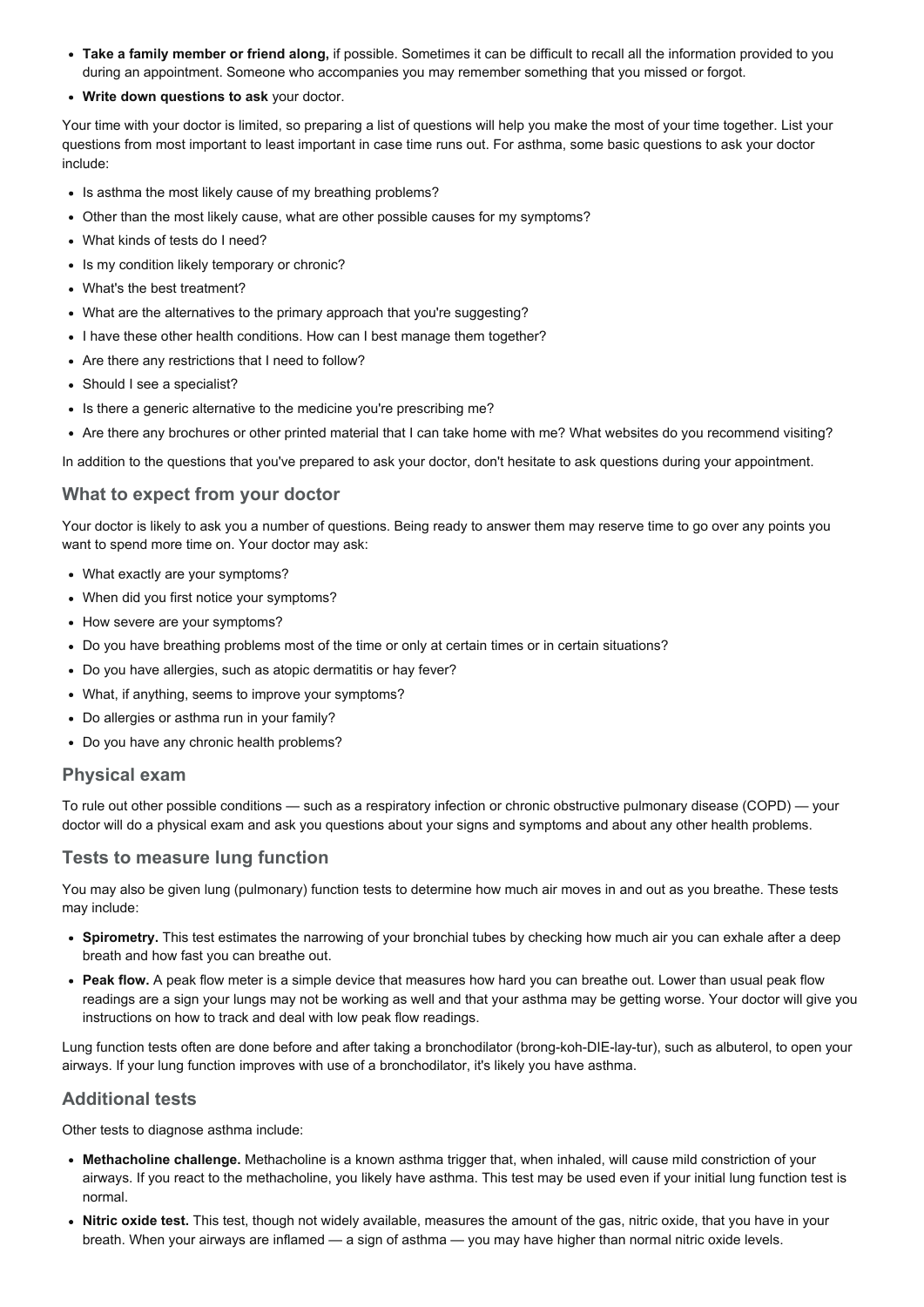- Imaging tests. A chest X-ray and high-resolution computerized tomography (CT) scan of your lungs and nose cavities (sinuses) can identify any structural abnormalities or diseases (such as infection) that can cause or aggravate breathing problems.
- Allergy testing. This can be performed by skin test or blood test. Allergy tests can identify allergy to pets, dust, mold and pollen. If important allergy triggers are identified, this can lead to a recommendation for allergen immunotherapy.
- Sputum eosinophils. This test looks for certain white blood cells (eosinophils) in the mixture of saliva and mucus (sputum) you discharge during coughing. Eosinophils are present when symptoms develop and become visible when stained with a rosecolored dye (eosin).
- Provocative testing for exercise and cold-induced asthma. In these tests, your doctor measures your airway obstruction before and after you perform vigorous physical activity or take several breaths of cold air.

#### How asthma is classified

To classify your asthma severity, your doctor considers your answers to questions about symptoms (such as how often you have asthma attacks and how bad they are), along with the results of your physical exam and diagnostic tests.

Determining your asthma severity helps your doctor choose the best treatment. Asthma severity often changes over time, requiring treatment adjustments.

Asthma is classified into four general categories:

| Asthma classification | Signs and symptoms                                                     |
|-----------------------|------------------------------------------------------------------------|
| Mild intermittent     | Mild symptoms up to two days a week and up to two nights a month       |
| Mild persistent       | Symptoms more than twice a week, but no more than once in a single day |
| Moderate persistent   | Symptoms once a day and more than one night a week                     |
| Severe persistent     | Symptoms throughout the day on most days and frequently at night       |

Prevention and long-term control are key in stopping asthma attacks before they start. Treatment usually involves learning to recognize your triggers, taking steps to avoid them and tracking your breathing to make sure your daily asthma medications are keeping symptoms under control. In case of an asthma flare-up, you may need to use a quick-relief inhaler, such as albuterol.

## **Medications**

The right medications for you depend on a number of things, including your age, your symptoms, your asthma triggers and what seems to work best to keep your asthma under control.

Preventive, long-term control medications reduce the inflammation in your airways that leads to symptoms. Quick-relief inhalers (bronchodilators) quickly open swollen airways that are limiting breathing. In some cases, allergy medications are necessary.

Long-term asthma control medications, generally taken daily, are the cornerstone of asthma treatment. These medications keep asthma under control on a day-to-day basis and make it less likely you'll have an asthma attack. Types of long-term control medications include:

• Inhaled corticosteroids. These anti-inflammatory drugs include fluticasone (Flovent HFA), budesonide (Pulmicort Flexhaler), flunisolide (Aerobid), ciclesonide (Alvesco), beclomethasone (Qvar) and mometasone (Asmanex).

You may need to use these medications for several days to weeks before they reach their maximum benefit. Unlike oral corticosteroids, these corticosteroid medications have a relatively low risk of side effects and are generally safe for long-term use.

- Leukotriene modifiers. These oral medications including montelukast (Singulair), zafirlukast (Accolate) and zileuton (Zyflo) — help relieve asthma symptoms for up to 24 hours. In rare cases, these medications have been linked to psychological reactions, such as agitation, aggression, hallucinations, depression and suicidal thinking. Seek medical advice right away for any unusual reaction.
- Long-acting beta agonists. These inhaled medications, which include salmeterol (Serevent) and formoterol (Foradil, Perforomist), open the airways. Some research shows that they may increase the risk of a severe asthma attack, so take them only in combination with an inhaled corticosteroid. And because these drugs can mask asthma deterioration, don't use them for an acute asthma attack.
- Combination inhalers. These medications such as fluticasone-salmeterol (Advair Diskus), budesonide-formoterol (Symbicort) and mometasone-formoterol (Dulera) — contain a long-acting beta agonist along with a corticosteroid. Because these combination inhalers contain long-acting beta agonists, they may increase your risk of having a severe asthma attack.
- Theophylline. Theophylline (Theo24, Elixophyllin, others) is a daily pill that helps keep the airways open (bronchodilator) by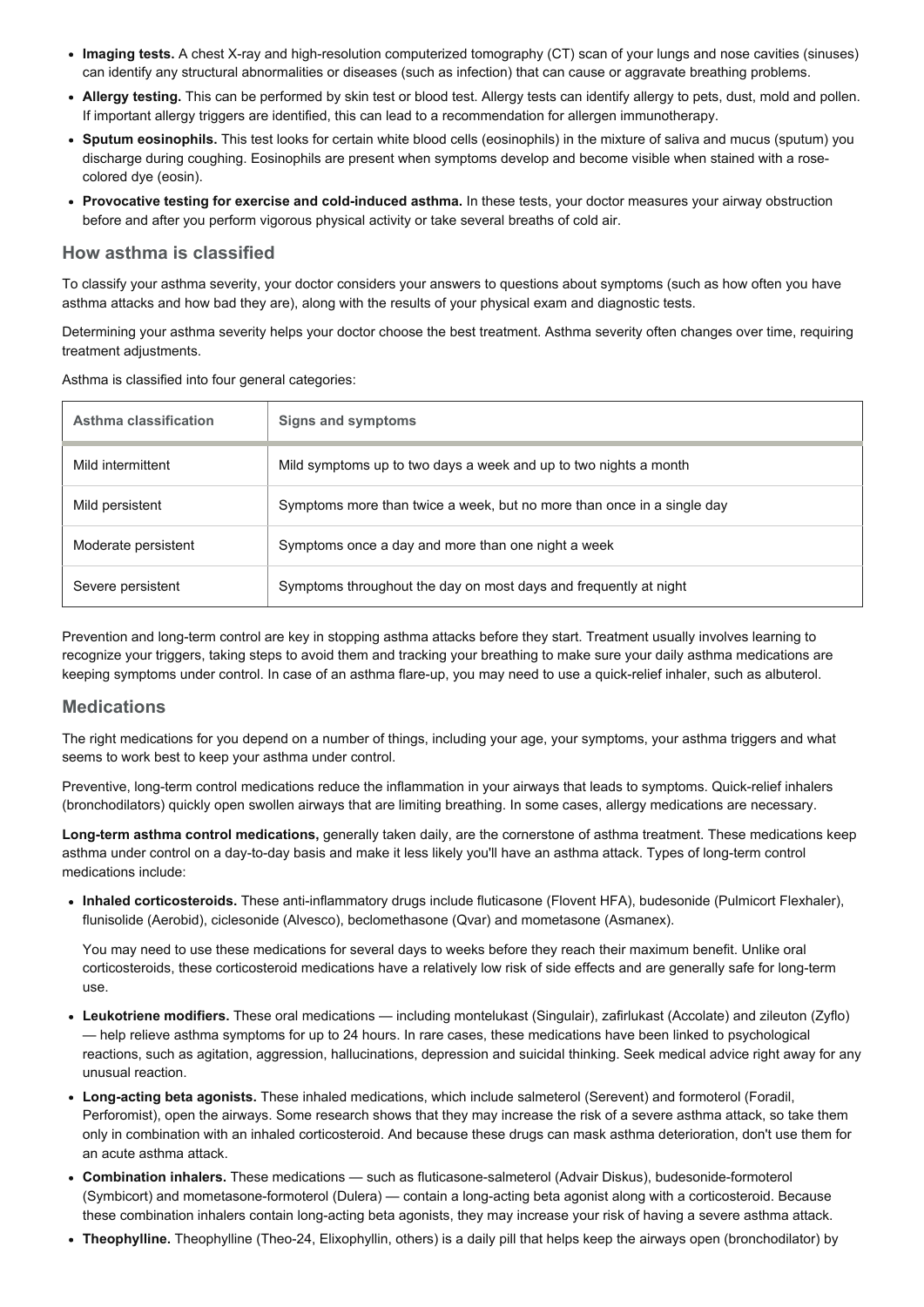relaxing the muscles around the airways. It's not used as often now as in past years.

Quick-relief (rescue) medications are used as needed for rapid, short-term symptom relief during an asthma attack — or before exercise if your doctor recommends it. Types of quick-relief medications include:

- Short-acting beta agonists. These inhaled, quick-relief bronchodilators act within minutes to rapidly ease symptoms during an asthma attack. They include albuterol (ProAir HFA, Ventolin HFA, others), levalbuterol (Xopenex) and pirbuterol (Maxair). Shortacting beta agonists can be taken using a portable, hand-held inhaler or a nebulizer — a machine that converts asthma medications to a fine mist — so that they can be inhaled through a face mask or a mouthpiece.
- Ipratropium (Atrovent). Like other bronchodilators, ipratropium acts quickly to immediately relax your airways, making it easier to breathe. Ipratropium is mostly used for emphysema and chronic bronchitis, but it's sometimes used to treat asthma attacks.
- Oral and intravenous corticosteroids. These medications which include prednisone and methylprednisolone relieve airway inflammation caused by severe asthma. They can cause serious side effects when used long term, so they're used only on a short-term basis to treat severe asthma symptoms.

If you have an asthma flare-up, a quick-relief inhaler can ease your symptoms right away. But if your long-term control medications are working properly, you shouldn't need to use your quick-relief inhaler very often.

Keep a record of how many puffs you use each week. If you need to use your quick-relief inhaler more often than your doctor recommends, see your doctor. You probably need to adjust your long-term control medication.

Allergy medications may help if your asthma is triggered or worsened by allergies. These include:

- Allergy shots (immunotherapy). Over time, allergy shots gradually reduce your immune system reaction to specific allergens. You generally receive shots once a week for a few months, then once a month for a period of three to five years.
- Omalizumab (Xolair). This medication, given as an injection every two to four weeks, is specifically for people who have allergies and severe asthma. It acts by altering the immune system.
- Allergy medications. These include oral and nasal spray antihistamines and decongestants as well as corticosteroid and cromolyn nasal sprays.

## Bronchial thermoplasty

This treatment — which isn't widely available nor right for everyone — is used for severe asthma that doesn't improve with inhaled corticosteroids or other long-term asthma medications.

Generally, over the span of three outpatient visits, bronchial thermoplasty heats the insides of the airways in the lungs with an electrode, reducing the smooth muscle inside the airways. This limits the ability of the airways to tighten, making breathing easier and possibly reducing asthma attacks.

## Treat by severity for better control: A stepwise approach

Your treatment should be flexible and based on changes in your symptoms, which should be assessed thoroughly each time you see your doctor. Then your doctor can adjust your treatment accordingly. For example, if your asthma is well controlled, your doctor may prescribe less medicine. If your asthma isn't well controlled or is getting worse, your doctor may increase your medication and recommend more-frequent visits.

# Asthma action plan

Work with your doctor to create an asthma action plan that outlines in writing when to take certain medications or when to increase or decrease the dose of your medications based on your symptoms. Also include a list of your triggers and the steps you need to take to avoid them.

Your doctor may also recommend tracking your asthma symptoms or using a peak flow meter on a regular basis to monitor how well your treatment is controlling your asthma.

Although many people with asthma rely on medications to prevent and relieve symptoms, you can do several things on your own to maintain your health and lessen the possibility of asthma attacks.

# Avoid your triggers

Taking steps to reduce your exposure to things that trigger asthma symptoms is a key part of asthma control. It may help to:

- Use your air conditioner. Air conditioning reduces the amount of airborne pollen from trees, grasses and weeds that finds its way indoors. Air conditioning also lowers indoor humidity and can reduce your exposure to dust mites. If you don't have air conditioning, try to keep your windows closed during pollen season.
- Decontaminate your decor. Minimize dust that may worsen nighttime symptoms by replacing certain items in your bedroom. For example, encase pillows, mattresses and box springs in dustproof covers. Remove carpeting and install hardwood or linoleum flooring. Use washable curtains and blinds.
- Maintain optimal humidity. If you live in a damp climate, talk to your doctor about using a dehumidifier.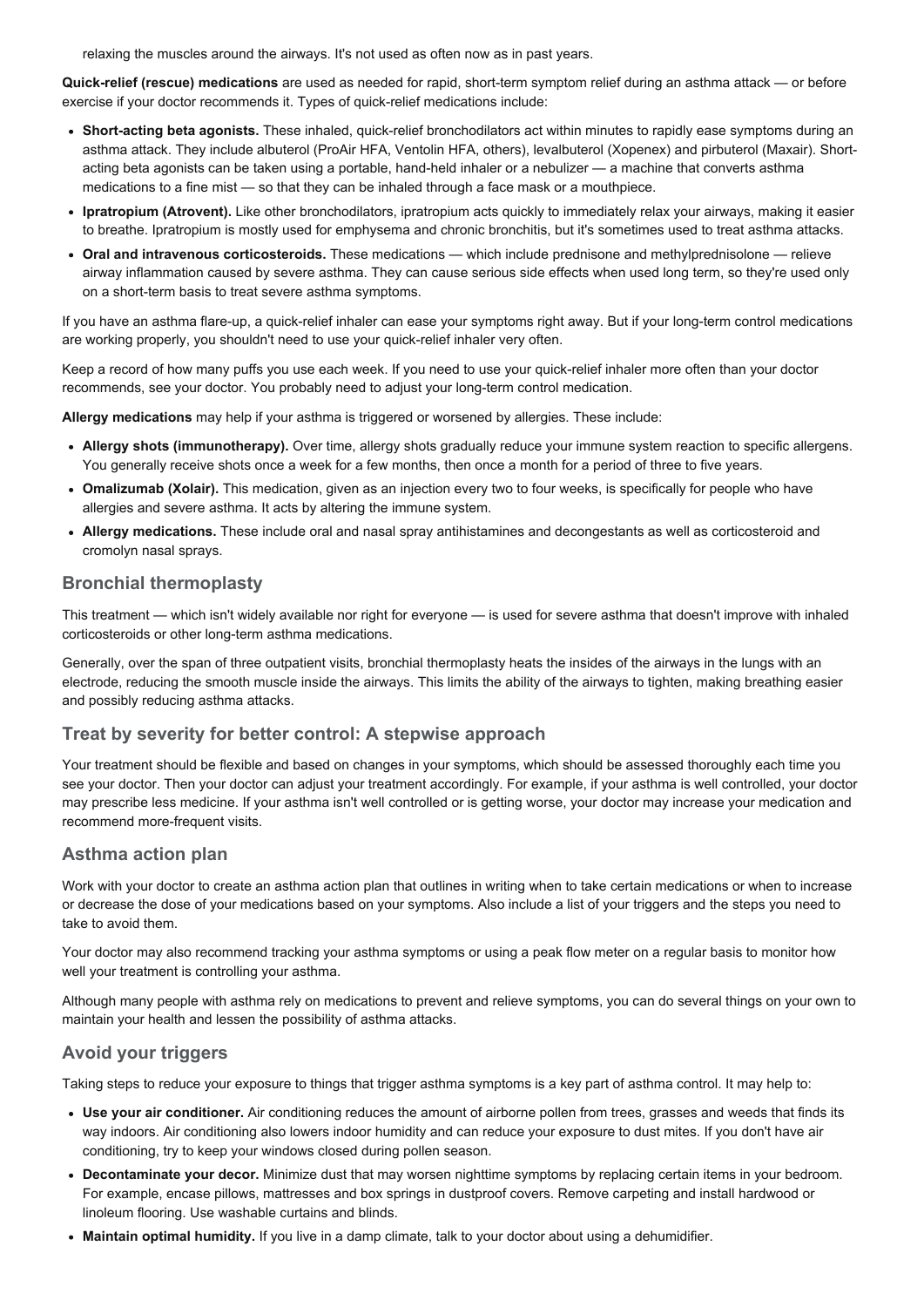- Prevent mold spores. Clean damp areas in the bath, kitchen and around the house to keep mold spores from developing. Get rid of moldy leaves or damp firewood in the yard.
- Reduce pet dander. If you're allergic to dander, avoid pets with fur or feathers. Having pets regularly bathed or groomed also may reduce the amount of dander in your surroundings.
- Clean regularly. Clean your home at least once a week. If you're likely to stir up dust, wear a mask or have someone else do the cleaning.
- Cover your nose and mouth if it's cold out. If your asthma is worsened by cold or dry air, wearing a face mask can help.

#### Stay healthy

Taking care of yourself and treating other conditions linked to asthma will help keep your symptoms under control. For example:

- Get regular exercise. Having asthma doesn't mean you have to be less active. Treatment can prevent asthma attacks and control symptoms during activity. Regular exercise can strengthen your heart and lungs, which helps relieve asthma symptoms. If you exercise in cold temperatures, wear a face mask to warm the air you breathe.
- Maintain a healthy weight. Being overweight can worsen asthma symptoms, and it puts you at higher risk of other health problems.
- Eat fruits and vegetables. Eating plenty of fruits and vegetables may increase lung function and reduce asthma symptoms. These foods are rich in protective nutrients (antioxidants) that boost the immune system.
- Control heartburn and gastroesophageal reflux disease (GERD). It's possible that the acid reflux that causes heartburn may damage lung airways and worsen asthma symptoms. If you have frequent or constant heartburn, talk to your doctor about treatment options. You may need treatment for GERD before your asthma symptoms improve.

Certain alternative treatments may help with asthma symptoms. However, keep in mind that these treatments are not a replacement for medical treatment — especially if you have severe asthma. Talk to your doctor before taking any herbs or supplements, as some may interact with medications you take.

While some alternative remedies are used for asthma, in most cases more research is needed to see how well they work and to measure the extent of possible side effects. Alternative asthma treatments include:

- Breathing techniques. These exercises may reduce the amount of medication you need to keep your asthma symptoms under control. Yoga classes increase fitness and reduce stress, which may help with asthma as well.
- Acupuncture. This technique involves placing very thin needles at strategic points on your body. It's safe and generally painless.
- Relaxation techniques. Techniques such as meditation, biofeedback, hypnosis and progressive muscle relaxation may help with asthma by reducing tension and stress.
- Herbal and natural remedies. A few herbal and natural remedies that may help improve asthma symptoms include caffeine, magnesium and pycnogenol. Blends of different types of herbs are commonly used in traditional Chinese, Indian and Japanese medicine. However, more studies are needed to determine how well herbal remedies and preparations work for asthma.
- Omega-3 fatty acids. Found in fish, flaxseed and other foods, these healthy oils may reduce the inflammation that leads to asthma symptoms.

Asthma can be challenging and stressful. You may sometimes become frustrated, angry or depressed because you need to cut back on your usual activities to avoid environmental triggers. You may also feel limited or embarrassed by the symptoms of the disease and by complicated management routines.

But asthma doesn't have to be a limiting condition. The best way to overcome anxiety and a feeling of helplessness is to understand your condition and take control of your treatment. Here are some suggestions that may help:

- Pace yourself. Take breaks between tasks and avoid activities that make your symptoms worse.
- Make a daily to-do list. This may help you avoid feeling overwhelmed. Reward yourself for accomplishing simple goals.
- Talk to others with your condition. Chat rooms and message boards on the Internet or support groups in your area can connect you with people facing similar challenges and let you know you're not alone.
- If your child has asthma, be encouraging. Focus attention on the things your child can do, not on the things he or she can't. Involve teachers, school nurses, coaches, friends and relatives in helping your child manage asthma.

While there's no way to prevent asthma, by working together, you and your doctor can design a step-by-step plan for living with your condition and preventing asthma attacks.

- Follow your asthma action plan. With your doctor and health care team, write a detailed plan for taking medications and managing an asthma attack. Then be sure to follow your plan. Asthma is an ongoing condition that needs regular monitoring and treatment. Taking control of your treatment can make you feel more in control of your life in general.
- Get vaccinated for influenza and pneumonia. Staying current with vaccinations can prevent flu and pneumonia from triggering asthma flare-ups.
- Identify and avoid asthma triggers. A number of outdoor allergens and irritants ranging from pollen and mold to cold air and